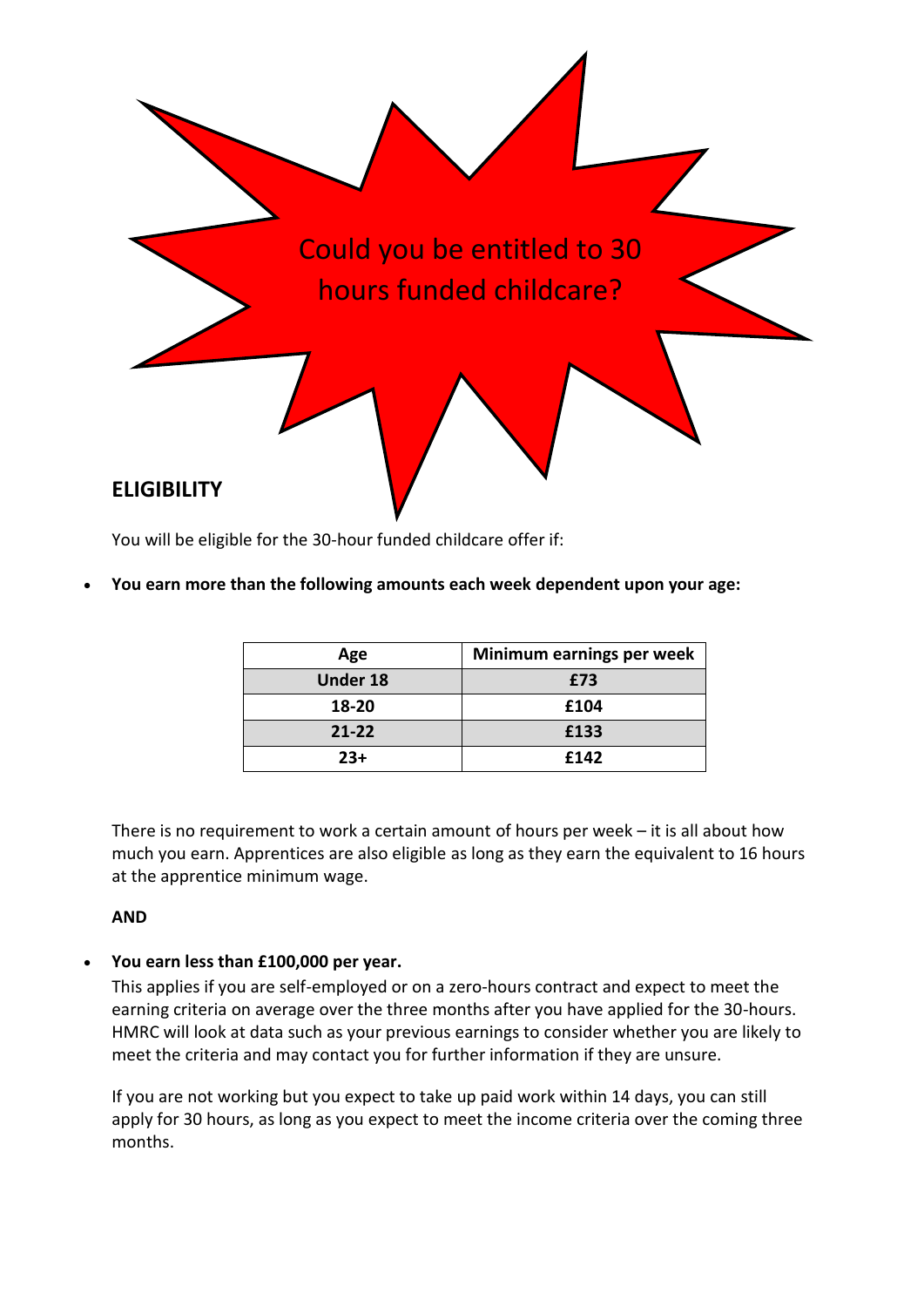If you are a single parent and meet the above criteria, you will be eligible for the 30 hours. If you live with a partner, you both must meet the above criteria. This still applies if one of you is not the child's parent – for example, if you have remarried or have started living with a new partner. If you are separated/divorced from your child's parent, the eligibility rules will only apply to the parent that the child normally lives with (and their new partner if they are part of the same household).

## **Exceptions**

### *You will not have to meet the minimum earnings criteria if:*

You and your partner are employed but one or both of you is temporarily away from the workplace on parental, maternity or paternity, adoption leave, or on statutory sick pay

You are employed but your partner either has substantial caring responsibilities, or is disabled or incapacitated, or vice versa (i.e. your partner is employed but you have caring responsibilities or are disabled or incapacitated). This is dependent on you or your partner being entitled to specific disability or caring benefits.

### **SIGNING UP FOR THE 30-HOURS**

You will be able to apply for both the 30-hour offer and tax-free childcare using a single application available online via the [Childcare Choices website](https://www.childcarechoices.gov.uk/).

To complete the application, you will need to provide the following details:

- Name
- Address
- National Insurance number
- Information regarding your income over the next three months
- Whether you are in receipt of any benefits.

If you live with a partner, you will need to provide the same information for them as well. This will enable HMRC to decide whether your child is eligible for the 30 hours (as well as tax-free childcare).

**If you are eligible, you will be given an 11-digit code that you will need to take to your childcare provider along with your national insurance number and your child's birth certificate.**

**If you give false information about your eligibility, you could be fined up to £3000.** 

# **It is your responsibility to reconfirm your eligibility every 3 months.**

**You will receive a reminder text message or email from the Government when this is due.**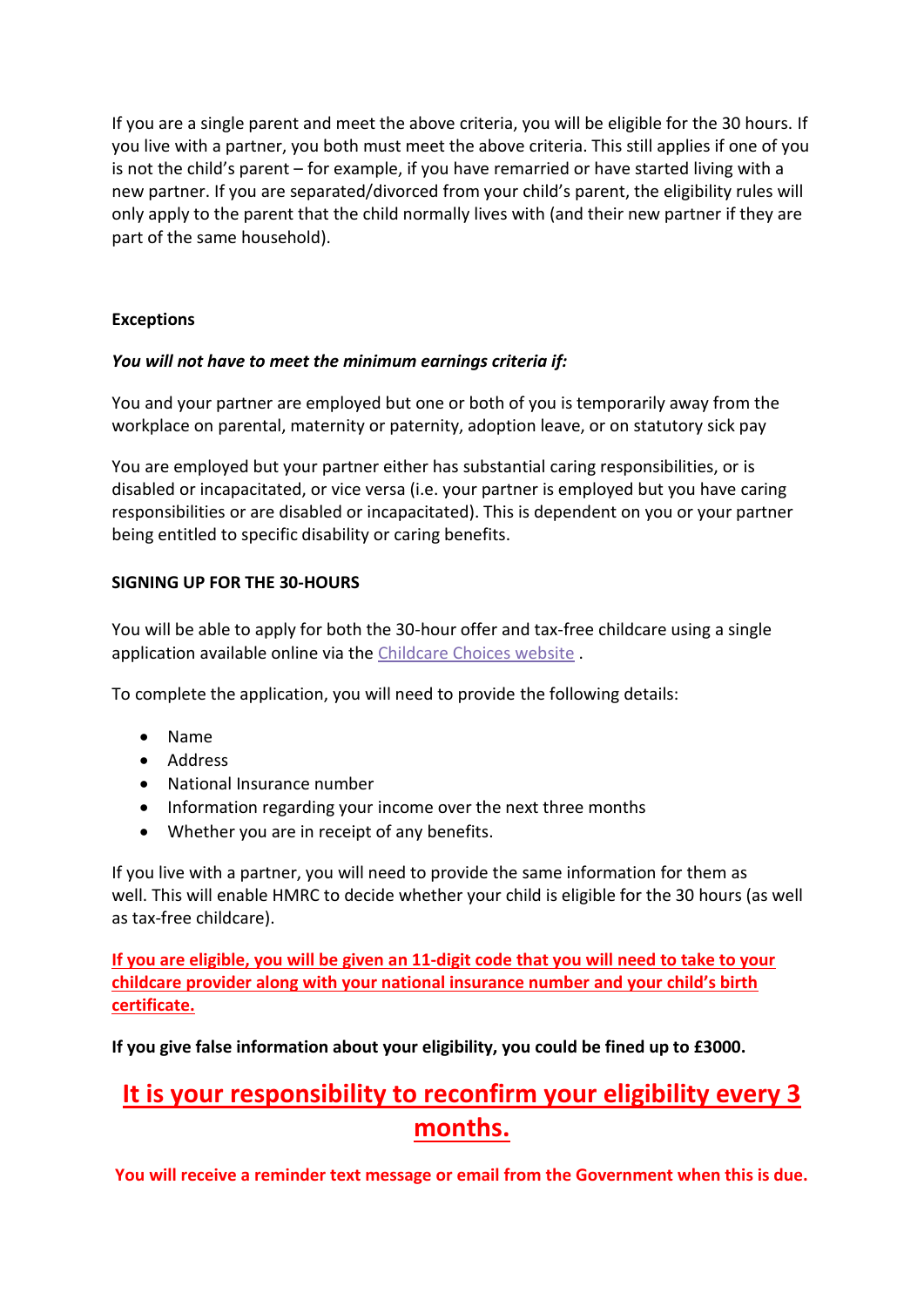# **The school will not be held liable if you fail to reconfirm in time and you will be charged for any sessions which are not funded.**

# **FREQUENTLY ASKED QUESTIONS ABOUT THE 30-HOURS OFFER**

# **Q: How soon can I access the 30-hours?**

A: Your child will be eligible for the 30 hours offer from the term after they turn three, or the term after you receive your eligibility code – whichever is later. *You can apply from when your child is 2 years and 36 weeks old.*

| When your child turns 3              | When they can get 30<br>hours from           | Recommended time to<br>apply                            |
|--------------------------------------|----------------------------------------------|---------------------------------------------------------|
| $1st$ September – $31st$<br>December | Term starting on or after $1st$<br>January   | 15 <sup>th</sup> October - 30 <sup>th</sup><br>November |
| $1st$ January – $31st$ March         | Term starting on or after $1st$<br>April     | $15th$ January – 28 <sup>th</sup> February              |
| $1st$ April – $31st$ August          | Term starting on or after $1st$<br>September | $15th$ June – $31st$ July                               |

For example: If your child turns 3 on the 23<sup>rd</sup> August you should apply between 15<sup>th</sup> June and 31<sup>st</sup> July. The funding will then commence when your child starts their setting in September. If your child turns 3 on  $23^{rd}$  August and you don't apply until  $1^{st}$  September, the funding will not commence until the start of the Spring term in January.

# **Q: If I'm not eligible for the 30-hour offer, can I still get my 15 hours?**

A: Yes. The 15-hour offer is still universal so if you're not eligible for a 30-hour place you will still be eligible for the 15-hour offer. All you need to do is complete an application form for the setting you would like your child to attend. The setting will then apply for the 15 hours funding.

# **Q: What happens if I become ineligible for the offer e.g. because I lose my job?**